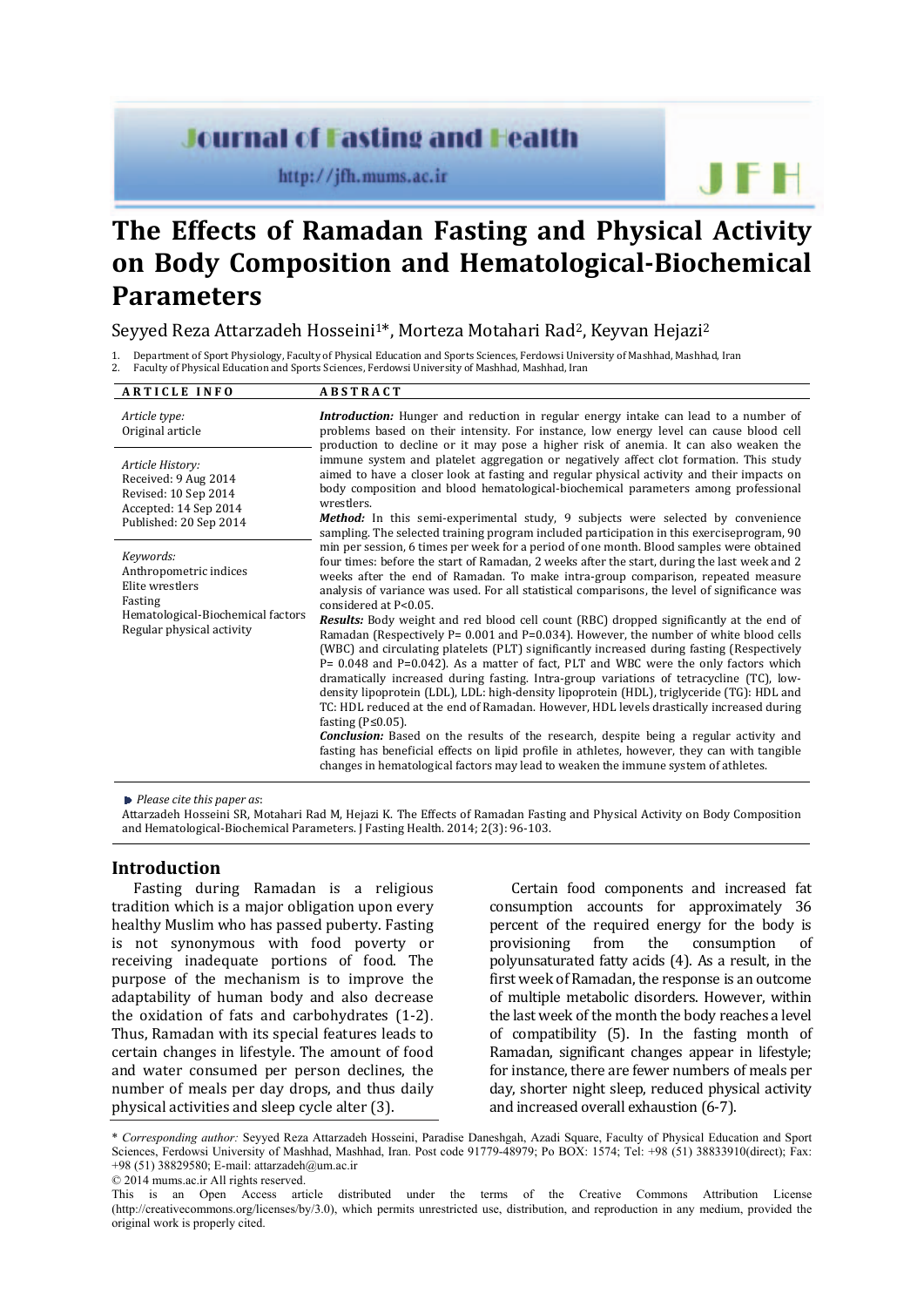Moreover, in most of the sports, the body is likely to be massively dehydrated while fasting. Naturally, it can deteriorate the athlete's performance (8). In this context, depending on the athlete's physical condition, fasting could lead to physiological defects such as Hematology, biochemical and body composition (9-10). The evidence indicates that fasting among judo athletics, who prefer to train mildly during Ramadan, can equally reduce the body mass (11). Furthermore, the body weight, among both active and non active lifters who fast, declined (12).

However, in a study on distance runners the body weight and composition did not seem to change significantly during the Ramadan (13). Generally, doing sports and physical activities during Ramadan is known to facilitate body metabolism. It also slows fat accumulation in the body. As a result, the athletes during Ramadan fasting are less prone to digestive problems and undesirable changes in the blood sugar (14).

In this regard, with changes such as lower levels of calories and less amount of energy, it is expected that people who fast might experience a drop in their cholesterol level within the first days. However, this returns to normal after a few days. Increased cholesterol levels and low density lipoprotein cholesterol (LDL-C) has been reported in some articles, which may be associated with weight loss during Ramadan (15-16). Nevertheless, there are other studies which state that while fasting, the cholesterol level could remain unchanged or sometimes decrease(17). Another remarkable finding indicates that after Ramadan, high-density lipoprotein cholesterol (HDL-C) can go up as well (1). However, In relation to the effect of fasting on the above variables, there are contradictory results.

Hence, Hejazi et al. (2013) noted a significant reduction in the levels of hematocrit, RBC, TC, LDL, HDL, LDL:HDL, TC:HDL and VLDL at the end of Ramadan compared to the beginning of the month (9). Attarzadeh and colleagues (2012) investigated the effects of Ramadan fasting and physical activity on 19 male students who took part in some aerobic exercises. The experiment lasted14 sessions (three sessions per week). At the end of the experiment, they recorded their heart rate sat a range of 50-75% in 45 to 60 minutes. What they concluded was

that weight, body mass index, waist-to-hip ratio (WHR) and body fat percentage significantly declined (18). Farshidfar et al. (2006) stated that a significant reduction in the levels of hemoglobin, glucose and urica cid occurs on the third and fifteenth days of Ramadan (19).In contrast, in a study conducted by Azizi and colleagues they came to the conclusion that the number of blood cells and hematocrit were normally set at the end of Ramadan (20). However, Dewanti et al. (2006) who show anonsignificant reduction in levels of hemoglobin, RBC and Packed Cell Volume (PCV) at the end of Ramadan (21). Bouhlel et al. (2006) had previously reported that a dramatic increase happens in hemoglobin and Hematocrit levels by the end of Ramadan in a rugby team (22). Saada et al. (2010) proved that there is no considerable change in the body mass index between fasters and non-fasters in Ramadan. However, glucose level and HDL-C experienced a noticeable growth. For another thing, TG, TC, very low density lipoprotein (VLDL), hemoglobin and total cholesterol levels saw a decline in three weeks (23).

With many people fasting during Ramadan all around the world, a natural problem is upon athletes. Sport events do not stop during Ramadan and there are many matches going on. Thus, not to eat and drink directly affects the athletes' diet and access to food. Therefore, many trainers and doctors believe that fasting can lead to certain difficulties for athletes during their exercises. It should be noted that the amount of exercise in professional athletes is rather higher than that of the people who exercise only leisurely. Interruption of exercise leads to the complete or partial loss of physiological compatibility and functionality of athletes. The importance of fasting, especially fasting along with sports activities, as well as a better understanding of physiological conditions of athletes during the holy month of Ramadan have made researchers conduct some comparison studies on the effects of Ramadan and regular sports activities on biochemical and hematological serums of male athletes (elite wrestlers).

### **Materials and Method**  *Volunteers*

The present research was semi-practical, and it was done by doing repetitive tests on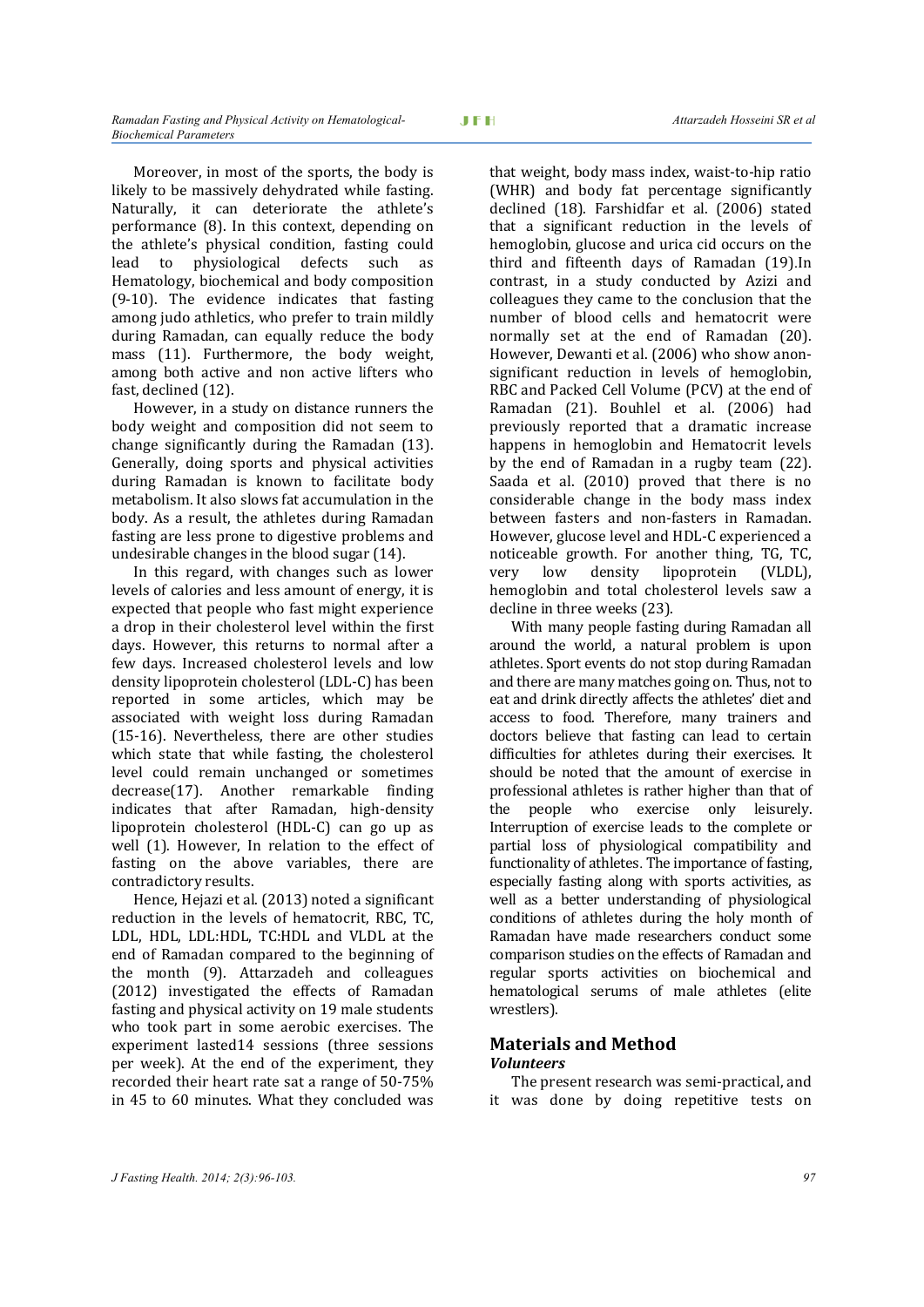professional male athletes. This research took place in Ramadan of 2014, which corresponded with the summer months of July/August (24). Nine subjects were participated in this study and were fasted the holy month of Ramadan with average duration of fasting of about 16 hours. The sample group was made up of professional male wrestlers with the average age of 22.55±1.87 years, weight of 71.15±10.81 kg and body mass index (BMI) 24.27±3.03 kg/m2 volunteered to participate in this study. The sample rate for this test was 9 and these were athletes with a minimum of eight years of consistent training experience. The sample for this research was designated by the "choice sampling technique".

# *Study Design*

During this research, the health and medical history of the sample group were established through questionnaires. After agreeing on taking part in the research, the sample group was given further information on the methods and procedure which had to be followed in the research tests. They were also given instructions on observing vital points regarding physical exercise, diet, any possible use of medication, smoking habits and any possible use of sports supplements. The samples were then given a blood test following a 12-hour period of starvation. The blood samples were taken from the arm and between 8-10 AM at Dr. Madjid Sezavaran laboratory base in Mashhad, lran.

# *Training Protocol*

The exercise program used for this research was the same as the last one which was used for the professional national wrestling champions. This comprised of a one-month period; six days per week and two wrestling sessions, two sessions of review for wrestling techniques and one session of aerobic exercise and one of weightlifting. A) The Saturday to Wednesday exercises included a general rule of a 15-minute warm-up and 10-15 minutes of specialized warm-up. Three times of three minutes of real wrestling practice with a 30 second break between each session. Then two 30- second rounds at the ground mode, 4 minutes of rest before the start of the next episode, three 2 minute drill wrestling with a 30-second timeout for wrestlers to cool down. Then again, two

times of 30-second rounds at the ground mode and for 5 to 10 minutes of cool-down. B) For Sunday's timetable, aerobics was practiced for 45 minutes with an intensity of 60-80% in the form of continuous or interval methods. C) On Monday and Thursday, the wrestlers spent 45 minutes reviewing techniques with medium intensity. Tuesday included weightlifting exercises; for example two-stage lifting 3×10, chest press  $3\times10$ , squat  $3\times10$ . Shoulder blade 3×10 and lifts 3×10 respectively.

The intensity of the exercises was increased by 5% after the first week and followed the same trend during the second, whilst they were decreased by 10%in the third week due to the start of Ramadan. The amount of exercises, however, remained unchanged. The intensity and amount of the exercises in the fourth week continued in the same fashion whilst the fifth week saw a 5% increase in the exercise intensity. On the other hand, the exercise amount remained unchanged. There was yet another increase of 5% in the sixth week along with keeping the amount as much as the previous weeks. There was another 5% increase in the exercise intensity in the seventh week; the exercise intensity was controlled using the "Borg Scale" (25).

# *Obtaining blood sample*

All the variables associated with this research (serum Hematological-Biochemical Parameters and body composition) were carried out in four stages 1) Three days before the start of Ramadan 2) After 14 days of fasting 3) After 28 days of fasting 4) Two weeks after the end of Ramadan in identical sampling conditions.

#### *Measurements of parameters*

We used an auto-analyzer system of ERMA and SINNOWA for the blood samples to examine their value of the complete blood count (CBC), as well as their Serum TC, TG and fast blood sugar (FBS) concentration which were closely examined as mg/dl by using Pars-Azmun kits. Fast blood sugar were determined by flame photometry (glucose oxidase method; coefficient of variation (CV), CV=1.97%) using auto analyzer unit (CRONIX 801). HDL and LDL were measured by the enzymatic method technique, using Man kit (CV), CV<10%., Tehran, Iran Hemoglobin and hematocrit concentration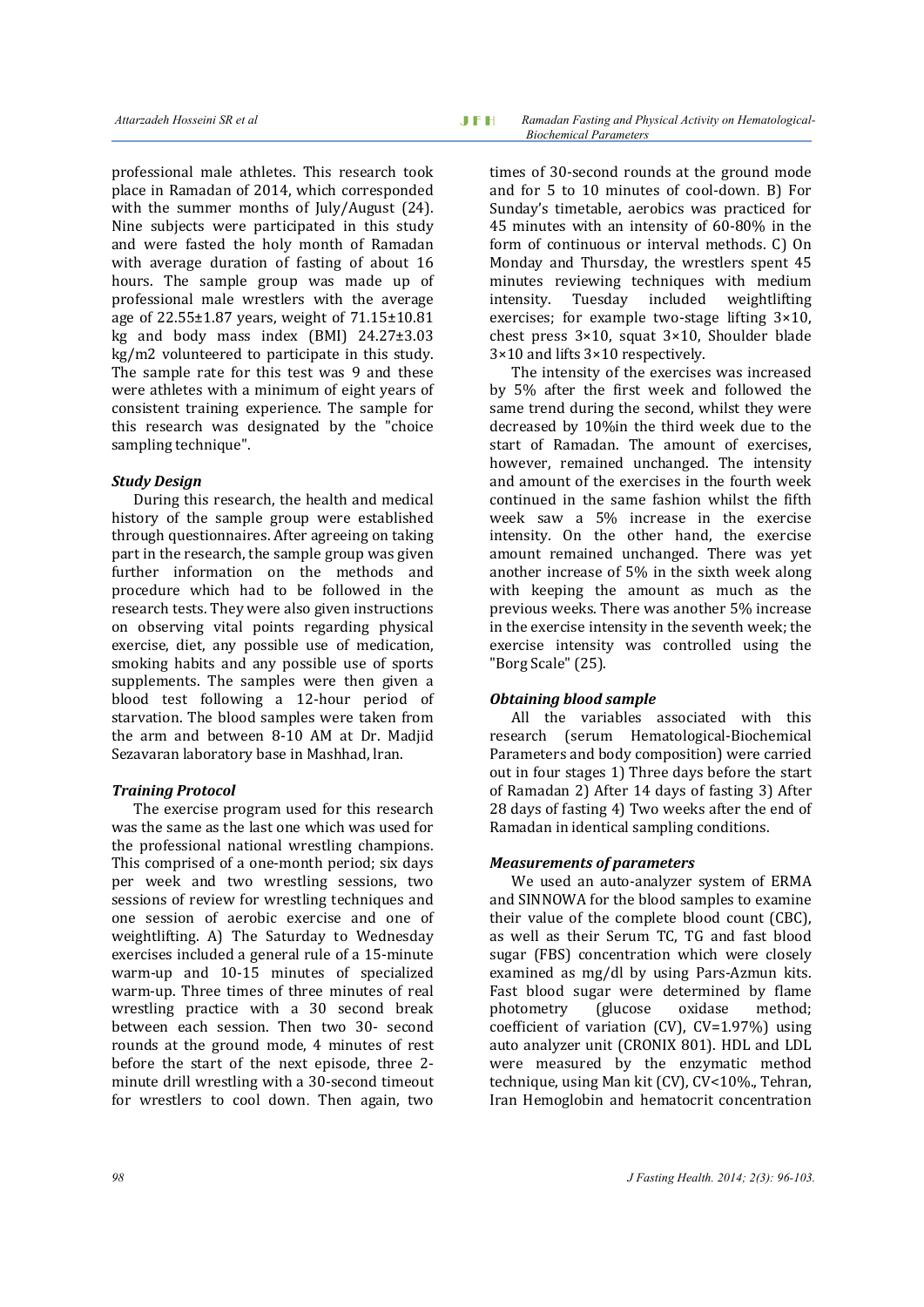were analyzed by system K-4500 automated hematology analyzer.

#### *Statistical Analysis*

The SPSS software version 15 was used at the end of the experiment to analyze the given data. After ensuring that the data was not corrupt and was deemed logical (statistical Shapiro Wills) and upon checking the variances (Leven analysis), the repeated measure was used to compare the various changes that occurred within each group and were specified for use with the results of levels (P<0 05).

#### **Results**

According to Table 1, our results show a noticeable weight loss (P=0.001) by the end of Ramadan. However, the WHR and body fat percentage (BFP) reduced at the end of this period. Nonetheless, these changes were not statistically significant (P>0.05).

At the end of Ramadan, RBC levels saw a remarkable reduction compared to the beginning of the month (Table 2). On the other hand, among all the variables, only WBC and PLT values increased dramatically while fasting. Although, HGB and HCT levels at the end of Ramadan declined, the variations were not statistically significant.

According to Table 3, our results indicate considerable reduction of serum TC, LDL, LDL: HDL, TG: HDL and TC: HDL values after Ramadan compared to that of before Ramadan. However, a drastic increase in HDL–C was observed. Also, the FBS levels rose at the end of Ramadan, but these changes were not statistically significant.

#### **Discussion**

The aim of this study was to investigate fasting and physical activities and the impaction

**Table 1**. Changes in anthropometric indicators elite wrestlers During Different Stages and Changes in Means of Within Group

|                                              | <b>Stages</b>        |                         |                   | Variations                            |       |           |
|----------------------------------------------|----------------------|-------------------------|-------------------|---------------------------------------|-------|-----------|
| Variables                                    | 3 day before Ramadan | Day 14 of Ramadan       | Day 28 of Ramadan | Two Weeks after                       | F     | P Value** |
|                                              | $(Mean \pm SD)^*$    | $(Mean \pm SD)^*$       | $(Mean \pm SD)^*$ | Ramadan, (Mean $\pm$ SD) <sup>*</sup> |       |           |
| Weight (Kg)                                  | 71.15±10.81          | 70.64±10.86             | $71.21 \pm 10.59$ | 70.70±10.54                           | 0.999 | $0.001*$  |
| BMI (Kg/m2)                                  | $24.27 \pm 3.03$     | $24.11 \pm 3.12$        | $24.40 \pm 3.82$  | $24.24 \pm 3.84$                      | 0.009 | 0.999     |
| Body fat (%)                                 | $10.63 \pm 3.86$     | $10.12 \pm 3.51$        | $10.30 \pm 3.78$  | $10.05 \pm 3.43$                      | 0.043 | 0.988     |
| WHR (Cm)                                     | $1.17 \pm 1.01$      | $0.83{\pm}4.46$         | $0.84 \pm 3.96$   | $0.79 \pm 0.11$                       | 1.19  | 0.361     |
| *Data presented as mean ± standard deviation |                      | ** P Value within group |                   |                                       |       |           |

‡The mean difference is significant at the 0.05 level.

**Table 2.** Changes in hematological indices elite wrestlers During Different Stages and Changes in Means of Within Group

|                                              | Stages                                               |                                        |                                        |                                                          | Variations |           |
|----------------------------------------------|------------------------------------------------------|----------------------------------------|----------------------------------------|----------------------------------------------------------|------------|-----------|
| Variables                                    | 3 day before Ramadan<br>(Mean $\pm$ SD) <sup>*</sup> | Day 14 of Ramadan<br>$(Mean \pm SD)^*$ | Day 28 of Ramadan<br>$(Mean \pm SD)^*$ | Two Weeks after<br>Ramadan, (Mean $\pm$ SD) <sup>*</sup> | F          | P Value** |
| White<br>blood cell<br>count $(x 106/mm3)$   | 5922.22±618.01                                       | 5811.11±686.37                         | 6455.55±634.64                         | 6611.11±732.19                                           | 3.05       | $0.048*$  |
| Red blood cell count<br>(x 106/mm3)          | $4.98 \pm 0.22$                                      | $5.12 \pm 0.27$                        | $4.87 \pm 0.31$                        | $4.97 \pm 0.19$                                          | 3.41       | $0.034*$  |
| Hemoglobin (gm/dl)                           | $14.98 \pm 1.60$                                     | $15.12 \pm 1.37$                       | $14.96 \pm 1.29$                       | $14.80 \pm 1.28$                                         | 0.897      | 0.457     |
| Hematocrit (%)                               | $49.35 \pm 16.97$                                    | $44.91 \pm 3.24$                       | $44.62 \pm 22.81$                      | $44.65 \pm 4.74$                                         | 0.253      | 0.859     |
| Platelets (1000)                             | 222.66±26.39                                         | 217.55±33.81                           | $231.77 \pm 27.96$                     | 209.88±27.64                                             | 3.173      | $0.042*$  |
| *Data presented as mean ± standard deviation |                                                      |                                        | ** P Value within group                |                                                          |            |           |

 $\pm$ The mean difference is significant at the 0.05 level.

| Table 3. Changes in biochemical variables elite wrestlers During Different Stages and Changes in Means of Within Group |
|------------------------------------------------------------------------------------------------------------------------|
|------------------------------------------------------------------------------------------------------------------------|

|                     | <b>Stages</b>        |                    |                   | Variations                            |      |           |
|---------------------|----------------------|--------------------|-------------------|---------------------------------------|------|-----------|
| Variables           | 3 day before Ramadan | Day 14 of Ramadan  | Day 28 of Ramadan | Two Weeks after                       | F    | P Value** |
|                     | (Mean ± SD)*         | (Mean ± SD)*       | (Mean ± SD)*      | Ramadan, (Mean $\pm$ SD) <sup>*</sup> |      |           |
| FBS(mg/dl)          | 87.88±9.86           | $93.77 \pm 11.93$  | 95.33±13.20       | $93.33 \pm 13.24$                     | 1.21 | 0.327     |
| TG (mg/dl)          | 110.00±59.11         | $114.11 \pm 70.61$ | 87.56±45.02       | 88.77±33.33                           | 1.27 | 0.306     |
| $TC \, (mg/dl)$     | 144.11±19.13         | 143.22±21.07       | 133.66±16.34      | 137.00±14.39                          | 3.48 | $0.031*$  |
| $LDL$ (mg/dl)       | 72.22±12.90          | $72.55 \pm 10.69$  | $66.22 \pm 12.55$ | $66.77 \pm 11.44$                     | 3.40 | $0.034*$  |
| HDL(mg/dl)          | $42.77 \pm 12.18$    | $46.77 \pm 13.04$  | 49.33±10.39       | $49.55 \pm 9.40$                      | 3.30 | $0.037*$  |
| $LDL:HDL$ $(mg/dl)$ | $1.77 \pm 0.48$      | $1.65 \pm 0.51$    | $1.38 \pm 0.44$   | $1.40 \pm 0.44$                       | 5.42 | $0.005*$  |
| $TG: HDL$ $(mg/dl)$ | $2.75 \pm 1.57$      | $2.62 \pm 1.73$    | $0.79 \pm 0.24$   | $1.90 \pm 0.93$                       | 6.50 | $0.002*$  |
| $TC:HDL$ (mg/dl)    | $3.53 \pm 0.84$      | $3.20 \pm 0.75$    | $2.79 \pm 0.58$   | $2.85 \pm 0.63$                       | 5.90 | $0.004*$  |

\*Data presented as mean ± standard deviation \*\* P Value within group

‡The mean difference is significant at the 0.05 level.

*J Fasting Health. 2014; 2(3):96-103. 99*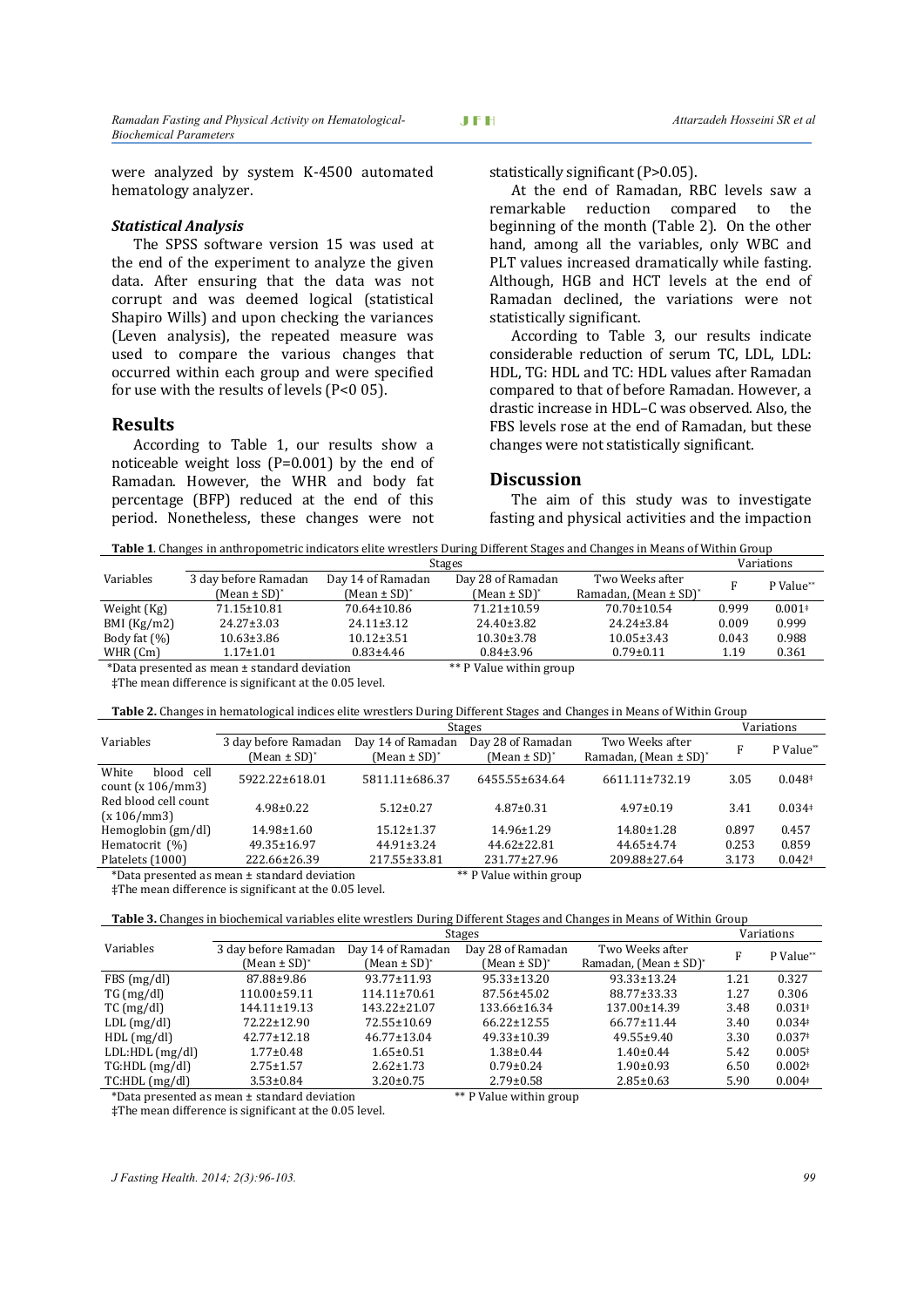the body composition and Hematologicalbiochemical factors in elite wrestlers. According to these results, the overall weight of subjects experienced a gradual decline toward the end of Ramadan. However, WHR and body fat percentage decreased only slightly, and these changes were not statistically significant, which seems to be in accordance with others studies (26-27). Evidently, there is controversy in the results obtained by Saada and colleagues (2010) and Chennaoui et al. (2009) (13, 23). Ziaee, et al. (2006) In a study conducted on 81 male and female subjects, concluded that at the end of Ramadan, weight and body mass index (BMI) in both male and female subjects dropped (26). Salehi and colleagues (2007), noted an ample reduction in weight, BMI, blood glucose and cholesterol levels after a period of fasting in Ramadan (27). Chennaoui et al (2009) examined the effects of Ramadan fasting on physical performance and metabolic, hormonal, and inflammatory parameters in middledistance runners, concluding that weight and body fat percentage barely changed during Ramadan (13). Saada et al (2010) exhibited no changes in weight and BMI. However, the levels of glucose, HDL-C, urea, creatinine and protein had increased remarkably. On the other hand, the amount of hemoglobin, total cholesterol, triglycerides, LDL-C and VLDL-C reduced greatly during the third week of the month (23).

Reduced body weight during Ramadan can be a direct result of decreased body water supplies that are associated with glycogen and decreased body tissues, along with certain degrees of hypohydration and volume concentration of the extracellular (28). It is also noteworthy that weight loss caused by fasting in overweight people was more perceptible than in those with an average body weight (29). The reduction in the energy intake leads to a slower energy consumption since the amount of physical activities, as we elaborated, drops greatly (30). Therefore, it is likely that the observed loss of weight is majorly due to dehydration. However, it is a matter of question whether chronic dehydration actually occurs in Ramadan (30-31). It goes without saying that regarding the negative balance of water and energy during this month, it is vital not to undermine the health of fasting (30).

Cutting on the number of meals per day, might be a cause of altered body composition.

The reason is the role that food intake pattern play in the body's metabolic activity (32). Gluconeogenesis usually begins 6-4 hours after the last meal and with the liver glycogen depletion, it reaches the maximum activity. In this process, gluconeogenic amino acids and fatty acids through lipolysis are the main suppliers of body's required energy. These factors help reduce weight and body fat mass (even in aiso caloric dietor very low energy intake) (33). Disparity in the results of the aforementioned studies may be due to the temperature, climate, fluid intake and amount of exercise.

In our study, white blood cell count and platelet value increased enormously after Ramadan compared to before Ramadan. It can be seen that several studies are conflicting on the effects of Ramadan fasting on hematological levels. This finding was supported by Ziaee et al (2007) (34). However, other investigations have reported opposing findings (35-36)

One of the important factors which can clearly be seen while exercising is leukocytosis (increased number of white blood cells in circulation). The number of white blood cells in the circulation may be compared at the time of the break-up has increased quadruple. After cessation of exercise, it remained high for several hours (37).

In general, it seems that the intensity and duration of exercise has a direct influence on the amount of leukocytosis and reversely affects the amount of the individual's readiness.Thus, the length of exercise might by far be the most important factor here. In addition, leukocytosis may be influenced by the factors that regulate the body's hormonal response to exercise (37). The release of corticosteroids which confirms the central role of these hormones on how to distribute immune cells to follow the exercise (38). An increase in the number of white blood cells during and immediately after exercise is mostly due to the frequency of Neutrophils and less lymphocytes. The number of Monocytes may also increase (39).

In this study, RBC levels decreased significantly by the end of the Ramadan while the levels of Hgb and HCT declined. These changes did not prove to be statistically significant. The findings of the present study were consistent with Bouguerra et al. (2003) (40).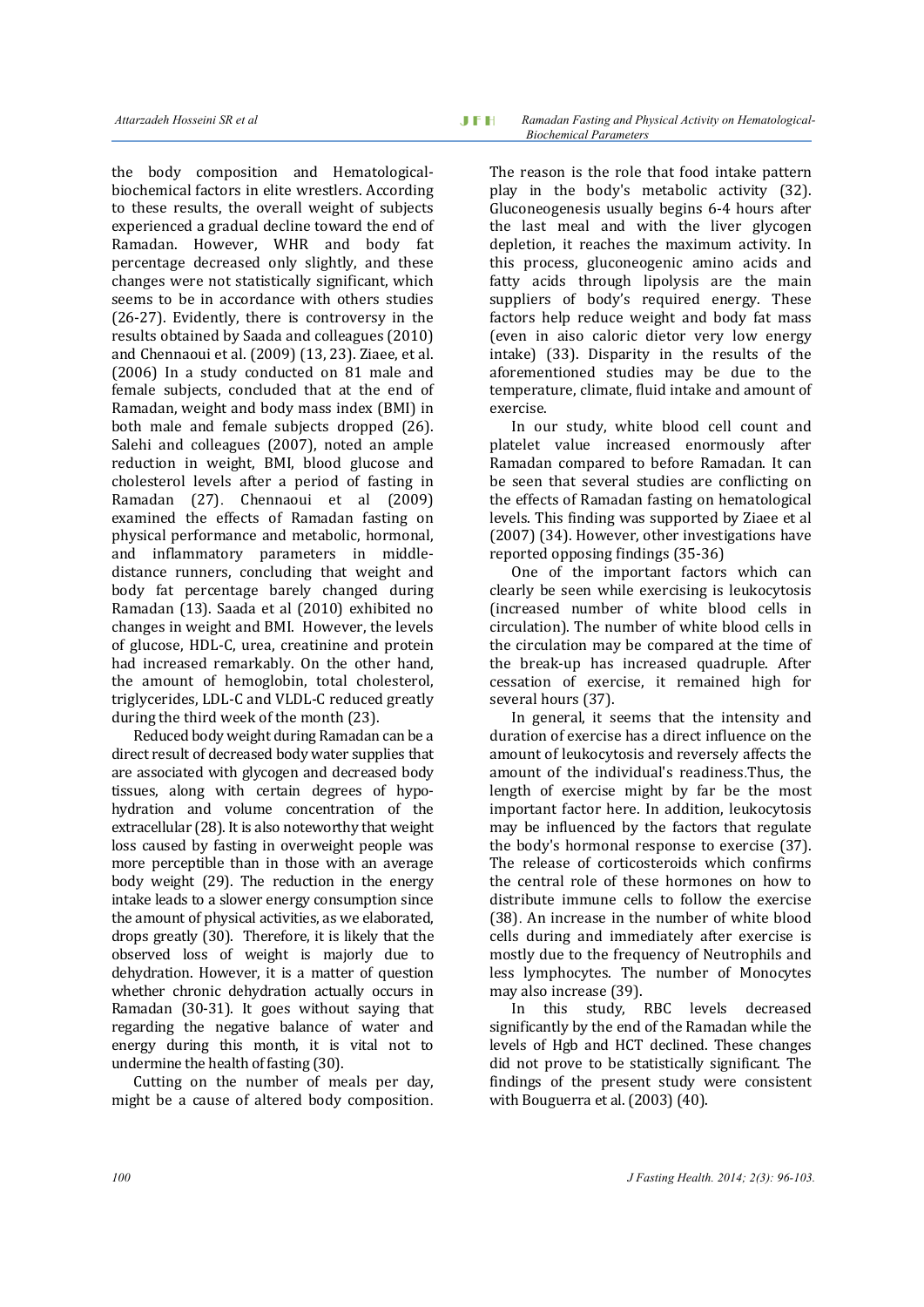However, our findings are not in accordance with the one conducted by Ziaee and collogues (2007) (34). Ziaee and collogues  $(2007)$ indicated that there was a noticeable elevation in serum RBC levels and a significant decrease was observed in MCV and MCH levels (34). One of the other reasons for the reduction of hemoglobin synthesis, myoglobin and electron transport chain proteins is the reduction of the concentration of ferritin. It will lead to the overall decline of iron in athletes and nonathletes. So, certain issues are likely to emerge due to the lack of iron consumed in a diet or a change in the distribution of iron in the body. This also causes a change in protein bonding to iron synthesis during fasting (41-42). Reduction of the level of serum iron is related to the decrease of the total iron binding capacity (TIBC), the level of reduction is not due to the decline of iron reserves, but it can be caused by the changes of the plasma proteins (43).

Our study showed a significant increase in HDL by the end of Ramadan. Also, TC, LDL, LDL: HDL, TG: HDL and TC: HDL serum levels experience a considerable reduction by the end of Ramadan compared to the beginning. The findings of the present study were consistent with Attarzadeh et al. (2013), Chaouachi et al. (2008) (11, 44). There is controversy in the results obtained by Saleh et al. (2005) (45). Endurance training may lead to the increased lipoprotein lipase (LPL). Thus, this enzyme plays the major role in the conversion of VLDL to LDL.Furthermore, it is specified that the aerobic exercise can result in the heightening of the Lecithin-cholesterol acyltransferase (LCAT) enzyme. LCAT eventually elevated the etherification of cholesterol in the muscle to HDL, which is another reason for HDL levels to rise (46).

Heightened HDL-C after exercise is a similar condition to lower triacylglycerol due to accumulation and disappeared them. The relationship between these conflicting changes could be defined as follows. The increase in the activity of LPL accelerates the glycerol in the VLDL and removes the bit of the lipoprotein. As a result, the excess fat in the cortex (free cholesterol and phospholipids) has to be transferred to HDL-C. Additionally, the exercise gives rise to the lecithin cholesterol acyltransferase resulting in the feeding of the particle of HDL-C (47). Lecithin cholesterol acyltransferase synthesis occurs in the liver and

moving into the plasma and its bulk is joined in the HDL.

This enzyme helps to produce Cholesteryl ester transfer protein (CETP), transfer it to the VLDL or sometimes LDL-C. Lecithin cholesterol acyltransferase along with apolipoprotein A cofactor, esterifies free cholesterol. The deficiency in this enzyme may be due to genetic abnormality or deficiency of the apolipoprotein A (Apo A.) The LCAT enzyme causes a decrease in Cholesteryl ester transfer protein (CETP) and HDL-C. The chylomicron residue that contains cholesterol, cholesterol ester, phospholipids and apoproteins is absorbed by endositos and they separate from each other in the liver.

Consequently, fatty acids which are derived from food or are synthesized in the liver can come in the form of triacylglycerol form a clutter of VLDL particle along with cholesterol and Cholesteryl ester, finally entering the bloodstream (42, 46).

# **Conclusion**

The effects of Ramadan fasting on lipid profile is different in published articles and this may be due to changes in diets, less amounts of physical activities and some cultural parameters. The findings of this study showed apart from the spiritual enrichment which happens through Islamic fasting in Ramadan, it can be physically beneficial through watching the regular diet. For instance, making changes in the number and time of meals and observing the precondition to receiving appropriate caloriesespecially in Active individuals–can result in favorable adjustments in blood biochemical indices.

# **Acknowledgement**

This study is derived from the research project No. 28515, which was supported by the Research Council of Ferdowsi University of Mashhad.

#### **References**

- 1. Adlouni A, Ghalim N, Benslimane A, Lecerf JM, Saile R. Fasting during Ramadan induces a marked increase in high-density lipoprotein cholesterol and decrease in low-density lipoprotein cholesterol. Ann Nutr Metab. 1997;41:242-9.
- 2. Ennigrou S, Zenaidi M, Ben Slama F, Zouari B, Nacef T. Ramadan and customs of life: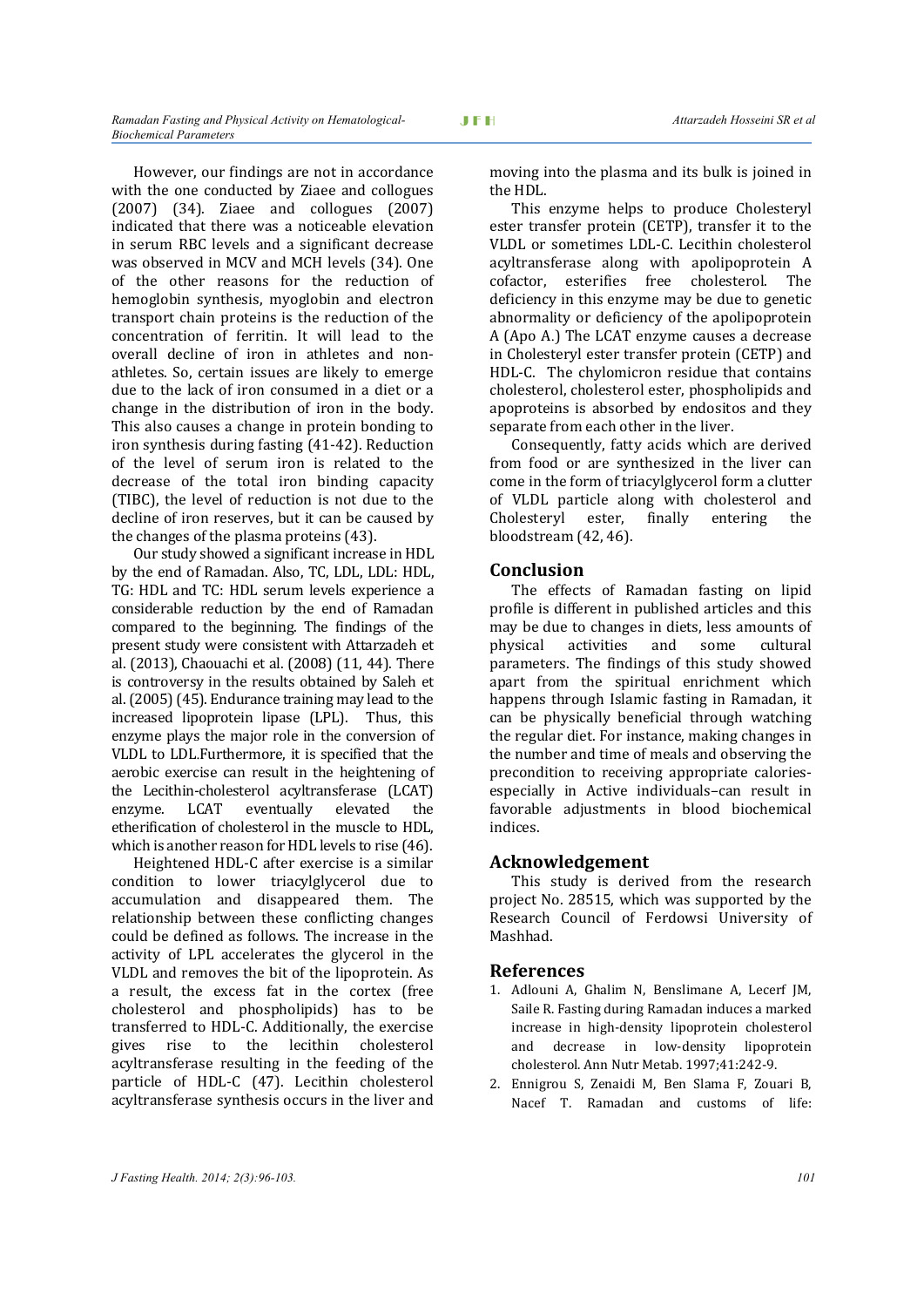investigation with 84 adult residents in the district of Tunis. Tunis Med. 2001;79(10):508-14.

- 3. Tayebi S, Hanachi P, Niaki A. Ramadan fasting and weight-lifting training on vascular volumes and hematological profiles in young male weightlifters. Global J health Sci. 2010;2:160-6.
- 4. Nomani MZA. Dietary Fat, Blood cholesterol and Uric Acid Levels during Ramadan Fasting. Int J Ramadan Fasting Res. 1997;1(1):1-6.
- 5. Hakkou F, Tazi A, Iraki L. Ramadan, health, and chronobiology. Chronobiol Int. 1994 ;11(5):340-2.
- 6. Lamri-Senhadji MY, El Kebir B, Belleville J, Bouchenak M. Assessment of dietary consumption and time-course of changes in serum lipids and lipoproteins before, during and after Ramadan in young Algerian adults. Singapore Med J. 2009;50(3):288-94.
- 7. Waterhouse J, Alkib L, Reilly T. Effects of Ramadan upon fluid and food intake, fatigue, and physical, mental, and social activities: a comparison between the UK and Libya. Chronobiol Int. 2008;25(5):697–724.
- 8. Barr SI. Effects of dehydration on exercise performance. Can J Appl Physiol. 1999 Apr;24(2):164-72.
- 9. Attarzadeh Hosseini SR, Hejazi K, Nikroo H. The Effects of Ramadan Fasting and Physical Activity on Blood Hematological-Biochemical Parameters. *Iranian journal of basic medical sciences.* 2013;16(7):845-49.
- 10. Attarzadeh Hosseini SR, Sardar M, Hejazi K, Farahati S. The Effect of Ramadan Fasting and Physical Activity on Body Composition, Serum Osmolarity Levels and Some Parameters of Electrolytes in Females. Int J Endocrinol Metab. 2013;11(2):88-94.
- 11. Chaouachi A, Chamari K, Roky R, Wong P, Mbazaa A, Bartagi Z, et al. Lipid profiles of judo athletes during Ramadan. Int J Sports Med. 2008;29(4):282–8.
- 12. Tayebi SM, Ghanbari NA, Hanachi P, Ghorban Alizadeh Ghaziani F. The effect of Ramadan fasting and weight lifting training on plasma volume, glucose and lipids profile of male weight lifters. Iranian J Basic Med Sci. 2010;13(2):57-62.
- 13. Chennaoui M, Desgorces F, Drogou C. Effects of Ramadan fasting on physical performance and metabolic, hormonal, and inflammatory parameters in middle-distance runners. Appl Physiol Nutr Metab. 2009;34:587-94.
- 14. Zerguini Y, Dvorak J, Maughan RJ, Leiper JB, Bartagi Z, Doland T. Influence of Ramadan fasting on physiological and performance variables in football players: Summary of the F-MARC 2006 Ramadan fasting study. Journal of Sports Sciences. 2008;26(S3):S3-S6.
- 15. Ziai V, Yousefi R, Ahmadinejad Z, Sheikh H, Rezaei M, Behjati M. The effect of ramadan fasting on serum osmolarity, some electrolytes and hematological parameters. Shahid beheshti university of medical sciences & health services endocrine & metabolism research center. 2007;9(1):47-53.
- 16. Pirsaheb S, Pasdar Y, Navabi S, Rezaei M, Darbandi M, Niazi P. Fasting Consequences during Ramadan on Lipid Profile and Dietary Patterns. Asia Oceania J Nucl Med Biol. 2013;1(2):6-12.
- 17. Hallak MH, Nomani MZ. Body weight loss and changes in blood lipid levels in normal men on hypocaloric diets during Ramadan fasting. The American Journal of Clinical Nutrition,. 1988;48(5):1197-210.
- 18. Attarzadeh Hosseini SR, Shamsian A, Abbasian S, Gahremani Moghadam M. The effect of Ramadan fasting and physical activity on anthropometrics, lipid profile and blood pressure of normal male students. Daneshvar Medicine. 2012; 19(97):24- 35.
- 19. Farshidfar G, Yousfi H, Vakili M, Asadi Noughabi F. The Effect of Ramadan Fasting on Hemoglobin, Hematocrit and Blood Biochemical Parameters. J Res Health Sci. 2006;6(2):21-7.
- 20. Azizi F, Rasouli H. Serum glucose, bilirubin, calcium, phosphorus, protein and albumin concentrations during Ramadan. Med J IR Iran. 1987;1(1):38-41.
- 21. Dewanti L, Watanabe C, Sulistiawati RO. Unexpected changes in blood pressure and haematological parameters among fasting and nonfasting workers during Ramadan in Indoensia. Eur J Clin Nutr. 2006;60(7):877-81.
- 22. Bouhlel E, Salhi Z, Bouhlel H, Mdella S, Amamou A, Zaouali M, Mercier J, et al. Effect of Ramadan fasting on fuel oxidation during exercise in trained male rugby players. Diabetes Metab. 2006;32(6):617–24.
- 23. Saada A, Selselet attou G, Belkacemi L, Ait chabane O, Italhi M, Bekada AM, et al. Effect of Ramadan fasting on glucose, glycosylated haemoglobin, insulin, lipids and proteinous concentrations in women with non-insulin dependent diabetes